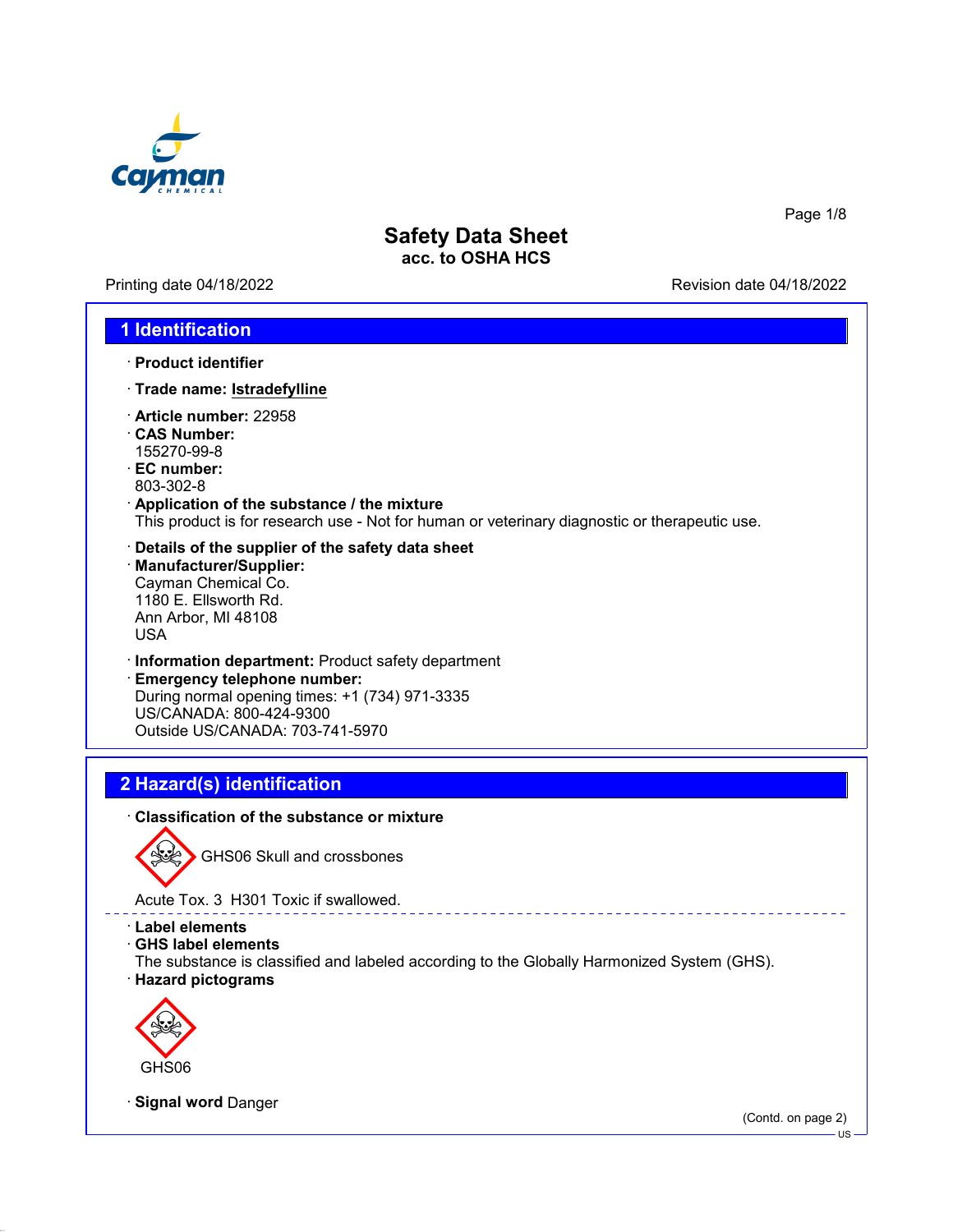Printing date 04/18/2022 Revision date 04/18/2022

### **Trade name: Istradefylline**

| (Contd. from page 1)                                                                                                      |
|---------------------------------------------------------------------------------------------------------------------------|
| · Hazard statements                                                                                                       |
| H301 Toxic if swallowed.                                                                                                  |
| · Precautionary statements                                                                                                |
| Wash thoroughly after handling.<br>P264                                                                                   |
| P270<br>Do not eat, drink or smoke when using this product.                                                               |
| P301+P310 If swallowed: Immediately call a poison center/doctor.                                                          |
| Specific treatment (see on this label).<br>P321                                                                           |
| Rinse mouth.<br>P330                                                                                                      |
| P405<br>Store locked up.                                                                                                  |
| P <sub>501</sub><br>Dispose of contents/container in accordance with local/regional/national/international                |
| regulations.                                                                                                              |
| · Classification system:                                                                                                  |
| NFPA ratings (scale 0 - 4)                                                                                                |
| Health $= 2$<br>Fire = $0$<br>Reactivity = $0$                                                                            |
| · HMIS-ratings (scale 0 - 4)                                                                                              |
| <b>HEALTH</b><br>$\vert$ 2<br>Health $= 2$<br>Fire $= 0$<br> 0 <br><b>FIRE</b><br>Reactivity = $0$<br><b>REACTIVITY</b> 0 |
| Other hazards                                                                                                             |
| <b>Results of PBT and vPvB assessment</b>                                                                                 |
| · PBT: Not applicable.                                                                                                    |
| · vPvB: Not applicable.                                                                                                   |
|                                                                                                                           |
|                                                                                                                           |
| 3 Composition/information on ingredients                                                                                  |
|                                                                                                                           |

- · **Chemical characterization: Substances**
- · **CAS No. Description** 155270-99-8 Istradefylline
- · **Identification number(s)**
- · **EC number:** 803-302-8

## **4 First-aid measures**

### · **Description of first aid measures**

· **General information:**

Immediately remove any clothing soiled by the product.

- In case of irregular breathing or respiratory arrest provide artificial respiration.
- · **After inhalation:** In case of unconsciousness place patient stably in side position for transportation.
- · **After skin contact:** Immediately wash with water and soap and rinse thoroughly.
- · **After eye contact:** Rinse opened eye for several minutes under running water. Then consult a doctor.
- · **After swallowing:** Do not induce vomiting; immediately call for medical help.
- · **Information for doctor:**
- · **Most important symptoms and effects, both acute and delayed**

May cause anemia, cough, CNS depression, drowsiness, headache, heart damage, lassitude (weakness, exhaustion), liver damage, narcosis, reproductive effects, teratogenic effects. No further relevant information available.

(Contd. on page 3)

US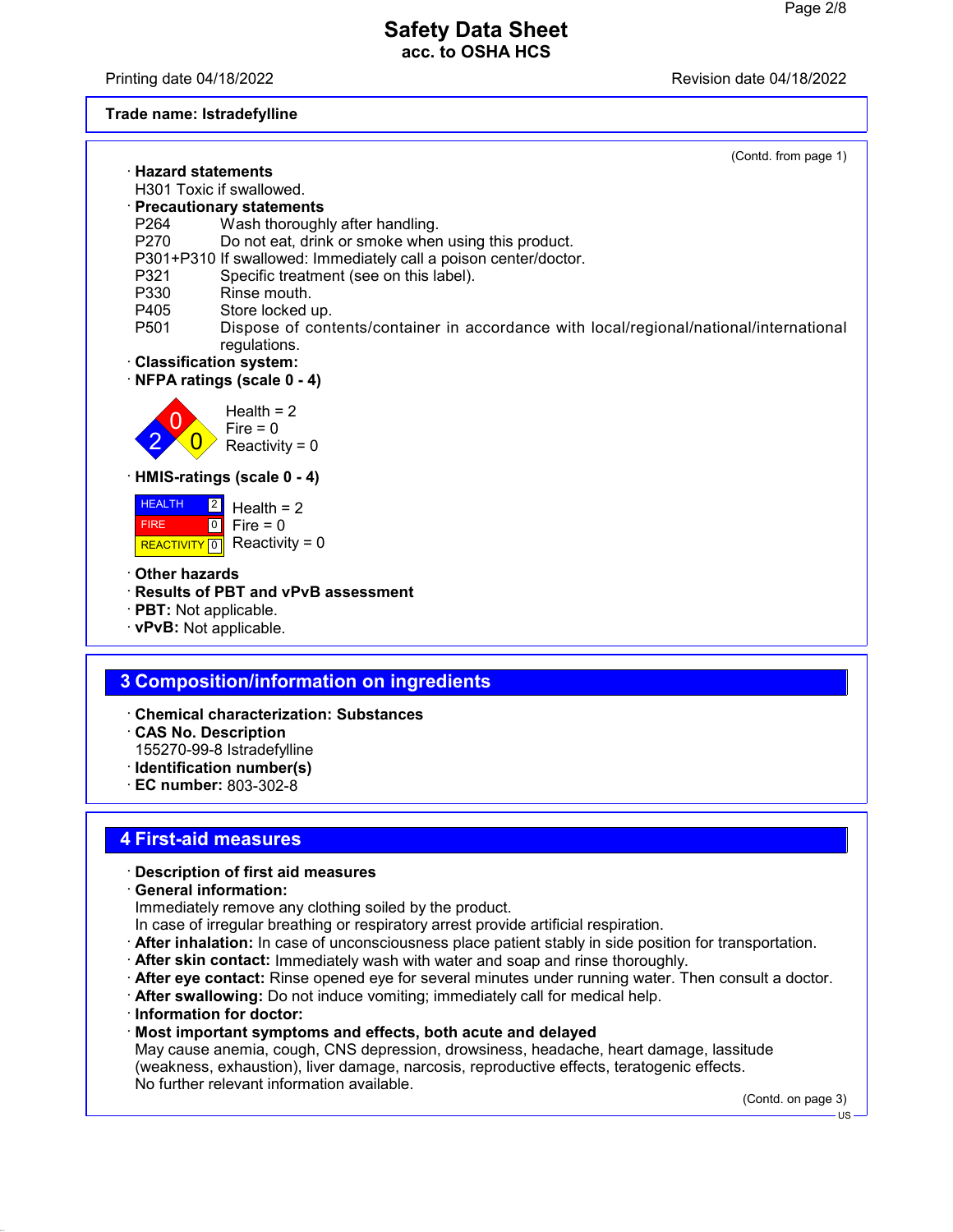Printing date 04/18/2022 Revision date 04/18/2022

(Contd. from page 2)

#### **Trade name: Istradefylline**

· **Indication of any immediate medical attention and special treatment needed** No further relevant information available.

## **5 Fire-fighting measures**

- · **Extinguishing media**
- · **Suitable extinguishing agents:**

Use fire fighting measures that suit the environment.

- A solid water stream may be inefficient.
- · **Special hazards arising from the substance or mixture** No further relevant information available.
- · **Advice for firefighters**
- · **Protective equipment:** No special measures required.

## **6 Accidental release measures**

· **Personal precautions, protective equipment and emergency procedures** Not required.

- · **Environmental precautions:** Do not allow to enter sewers/ surface or ground water.
- · **Methods and material for containment and cleaning up:**

Dispose contaminated material as waste according to item 13.

- · **Reference to other sections** See Section 7 for information on safe handling. See Section 8 for information on personal protection equipment. See Section 13 for disposal information.
- · **Protective Action Criteria for Chemicals**
- · **PAC-1:** Substance is not listed.
- · **PAC-2:** Substance is not listed.
- · **PAC-3:** Substance is not listed.

## **7 Handling and storage**

- · **Handling:**
- · **Precautions for safe handling** Thorough dedusting.
- · **Information about protection against explosions and fires:** No special measures required.
- · **Conditions for safe storage, including any incompatibilities**
- · **Storage:** Store in accordance with information listed on the product insert.
- · **Requirements to be met by storerooms and receptacles:** No special requirements.
- · **Information about storage in one common storage facility:** Not required.
- · **Further information about storage conditions:** None.
- · **Specific end use(s)** No further relevant information available.

## **8 Exposure controls/personal protection**

· **Additional information about design of technical systems:** No further data; see item 7.

- · **Control parameters**
- · **Components with limit values that require monitoring at the workplace:** Not required.
- · **Additional information:** The lists that were valid during the creation were used as basis.

(Contd. on page 4)

US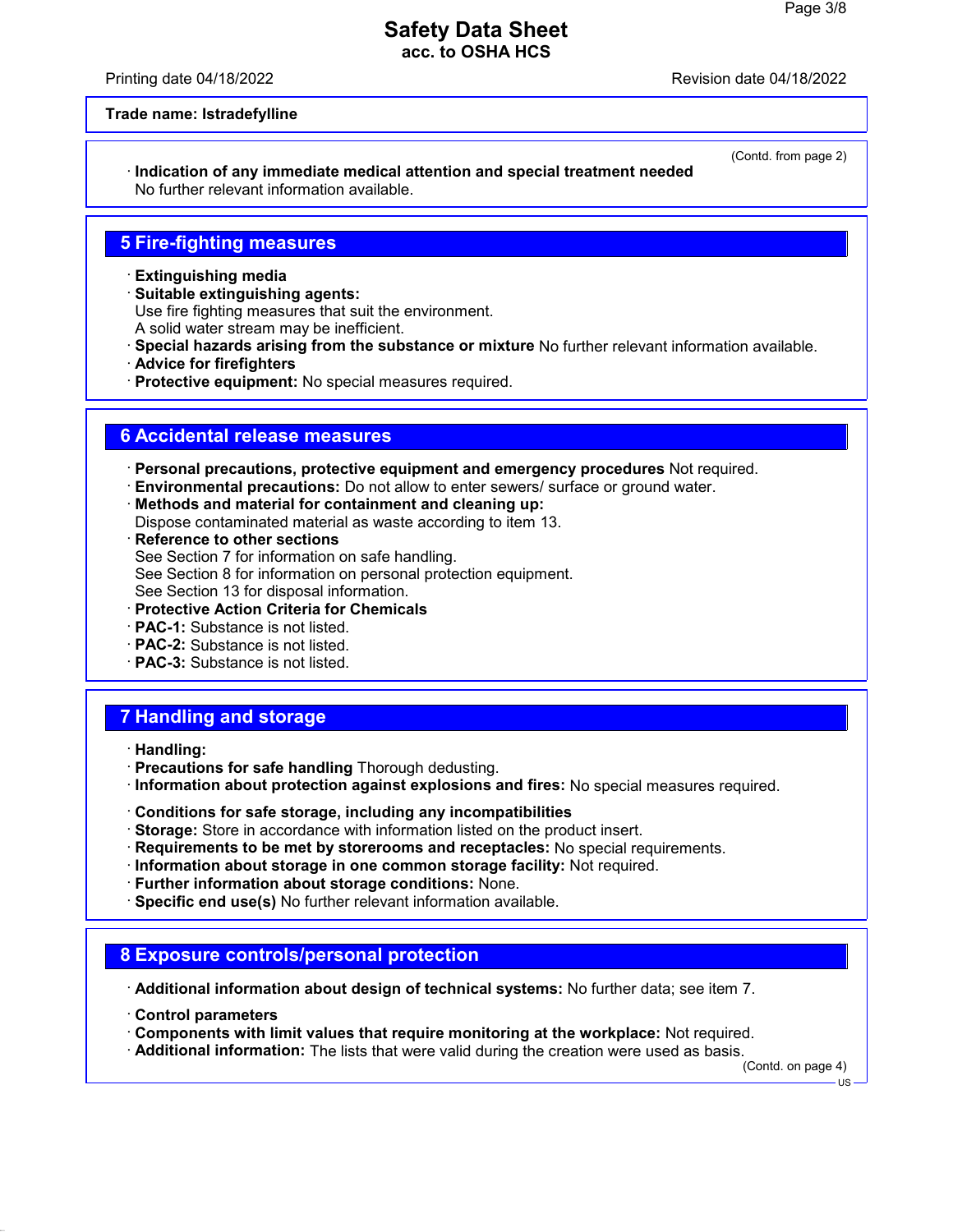Printing date 04/18/2022 **Revision date 04/18/2022** 

#### **Trade name: Istradefylline**

(Contd. from page 3)

US

- · **Exposure controls**
- · **Personal protective equipment:**
- · **General protective and hygienic measures:** Keep away from foodstuffs, beverages and feed. Immediately remove all soiled and contaminated clothing. Wash hands before breaks and at the end of work.
- · **Breathing equipment:** Not required.
- · **Protection of hands:**

The glove material has to be impermeable and resistant to the product/ the substance/ the preparation. Due to missing tests no recommendation to the glove material can be given for the product/ the preparation/ the chemical mixture.

Selection of the glove material on consideration of the penetration times, rates of diffusion and the degradation

#### · **Material of gloves**

The selection of the suitable gloves does not only depend on the material, but also on further marks of quality and varies from manufacturer to manufacturer.

**Penetration time of glove material** The exact break through time has to be found out by the manufacturer of the protective gloves and has to be observed.

**Eye protection: Not required.** 

| 9 Physical and chemical properties<br>Information on basic physical and chemical properties |                                               |  |
|---------------------------------------------------------------------------------------------|-----------------------------------------------|--|
|                                                                                             |                                               |  |
| · Appearance:                                                                               |                                               |  |
| Form:                                                                                       | Solid                                         |  |
| Color:                                                                                      | Not determined.                               |  |
| Odor:<br><b>Structural Formula</b>                                                          | Characteristic<br>C20H24N4O4                  |  |
| · Molecular Weight                                                                          | 384.4 g/mol                                   |  |
| <b>Odor threshold:</b>                                                                      | Not determined.                               |  |
|                                                                                             |                                               |  |
| · pH-value:                                                                                 | Not applicable.                               |  |
| Change in condition                                                                         |                                               |  |
| <b>Melting point/Melting range:</b>                                                         | Undetermined.                                 |  |
| <b>Boiling point/Boiling range:</b>                                                         | Undetermined.                                 |  |
| · Flash point:                                                                              | Not applicable.                               |  |
| · Flammability (solid, gaseous):                                                            | Product is not flammable.                     |  |
| <b>Decomposition temperature:</b>                                                           | Not determined.                               |  |
| · Auto igniting:                                                                            | Not determined.                               |  |
| Danger of explosion:                                                                        | Product does not present an explosion hazard. |  |
| <b>Explosion limits:</b>                                                                    |                                               |  |
| Lower:                                                                                      | Not determined.                               |  |
| Upper:                                                                                      | Not determined.                               |  |
| · Vapor pressure:                                                                           | Not applicable.                               |  |
| Density:                                                                                    | Not determined.                               |  |
|                                                                                             | (Contd. on page 5)                            |  |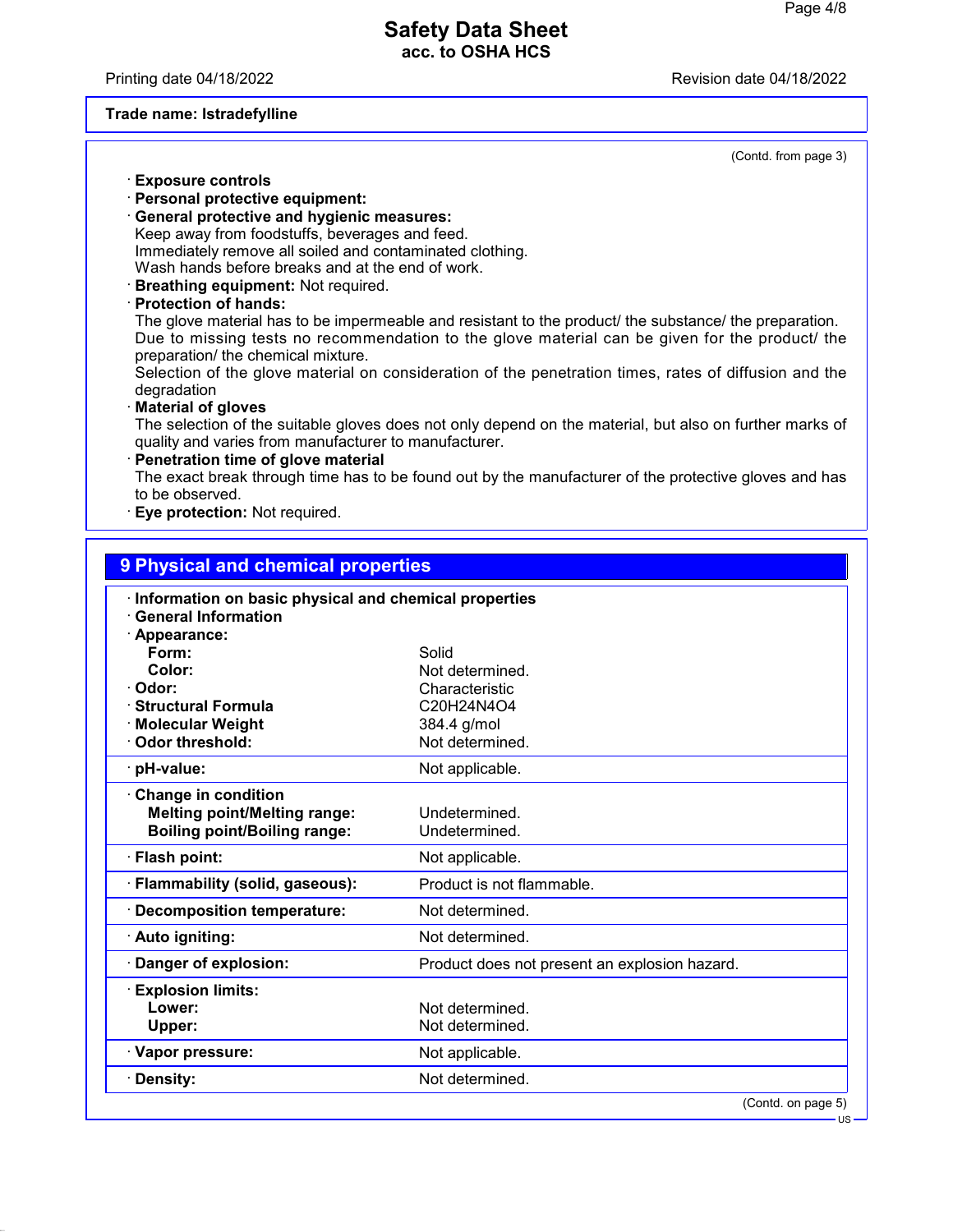Printing date 04/18/2022 Revision date 04/18/2022

**Trade name: Istradefylline**

|                                                            |                                            | (Contd. from page 4) |
|------------------------------------------------------------|--------------------------------------------|----------------------|
| · Relative density                                         | Not determined.                            |                      |
| · Vapor density                                            | Not applicable.                            |                      |
| · Evaporation rate                                         | Not applicable.                            |                      |
| · Solubility in / Miscibility with                         |                                            |                      |
| Water:                                                     | Not determined.                            |                      |
| · Partition coefficient (n-octanol/water): Not determined. |                                            |                      |
| · Viscosity:                                               |                                            |                      |
| Dynamic:                                                   | Not applicable.                            |                      |
| Kinematic:                                                 | Not applicable.                            |                      |
| <b>SOLUBILITY</b>                                          | Acetonitrile: 1 mg/ml                      |                      |
| Other information                                          | No further relevant information available. |                      |

# **10 Stability and reactivity**

- · **Reactivity** No further relevant information available.
- · **Chemical stability**
- · **Thermal decomposition / conditions to be avoided:**
- No decomposition if used according to specifications.
- · **Possibility of hazardous reactions** No dangerous reactions known.
- · **Conditions to avoid** No further relevant information available.
- · **Incompatible materials:** strong oxidizing agents
- · **Hazardous decomposition products:** carbon dioxide, carbon monoxide, nitrogen oxides

## **11 Toxicological information**

- · **RTECS Number** UO8414732
- · **Information on toxicological effects**
- · **Acute toxicity:**
- · **LD/LC50 values that are relevant for classification:**

### Oral LD >300 mg/kg (mouse)

- · **Primary irritant effect:**
- · **on the skin:** No irritant effect.
- · **on the eye:** No irritating effect.
- · **Sensitization:** No sensitizing effects known.
- · **Additional toxicological information:**
- · **Carcinogenic categories**
- · **IARC (International Agency for Research on Cancer)** Substance is not listed.
- · **NTP (National Toxicology Program)** Substance is not listed.
- · **OSHA-Ca (Occupational Safety & Health Administration)** Substance is not listed.

## **12 Ecological information**

- · **Toxicity**
- · **Aquatic toxicity:** No further relevant information available.
- · **Persistence and degradability** No further relevant information available.

(Contd. on page 6)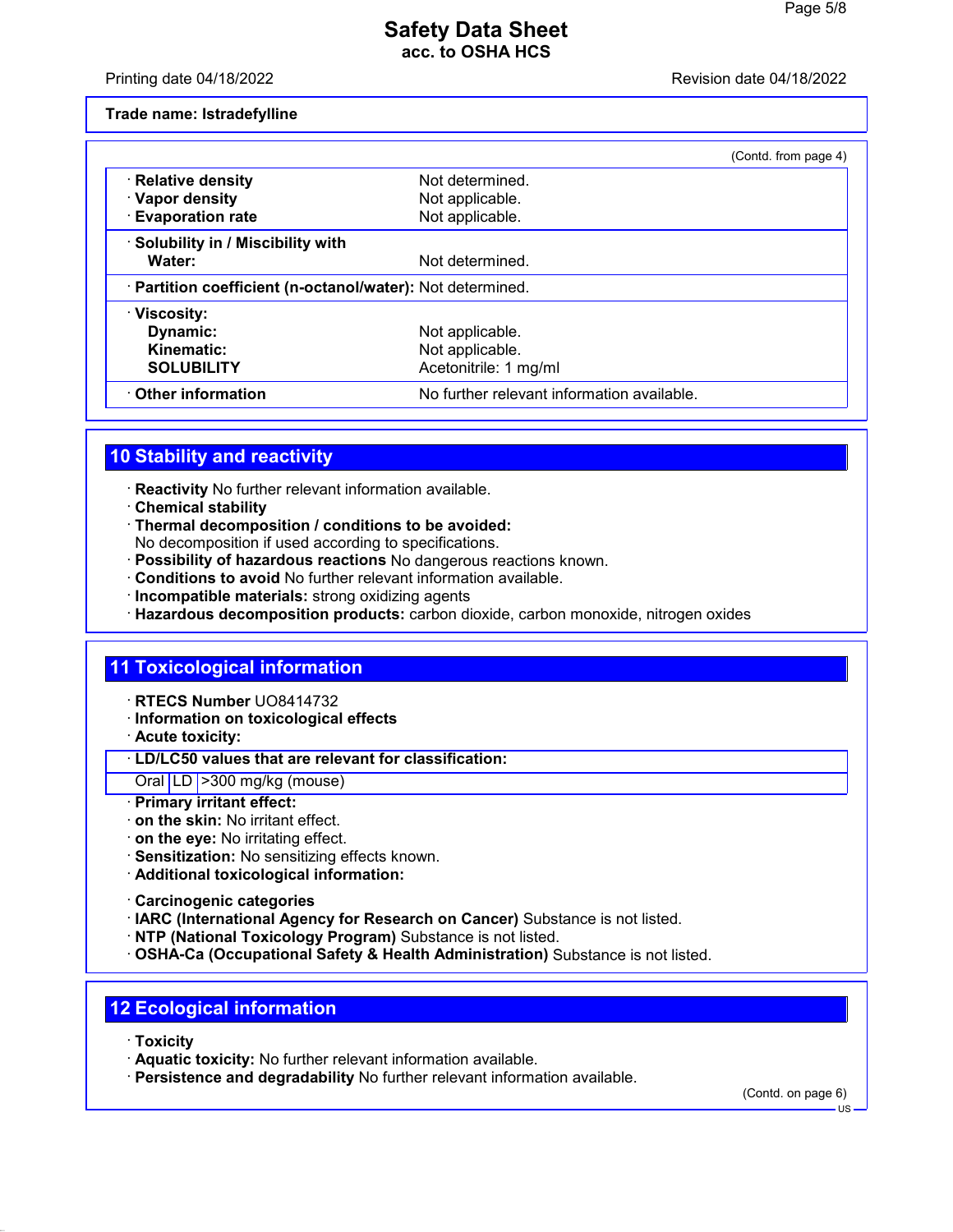Printing date 04/18/2022 Revision date 04/18/2022

#### **Trade name: Istradefylline**

(Contd. from page 5)

- · **Behavior in environmental systems:**
- · **Bioaccumulative potential** No further relevant information available.
- · **Mobility in soil** No further relevant information available.
- · **Additional ecological information:**
- · **General notes:**

Water hazard class 1 (Self-assessment): slightly hazardous for water

Do not allow undiluted product or large quantities of it to reach ground water, water course or sewage system.

- · **Results of PBT and vPvB assessment**
- · **PBT:** Not applicable.
- · **vPvB:** Not applicable.
- · **Other adverse effects** No further relevant information available.

## **13 Disposal considerations**

· **Waste treatment methods**

· **Recommendation:**

Must not be disposed of together with household garbage. Do not allow product to reach sewage system.

· **Uncleaned packagings:**

· **Recommendation:** Disposal must be made according to official regulations.

| · UN-Number<br>· DOT, IMDG, IATA | <b>UN2811</b>                                  |
|----------------------------------|------------------------------------------------|
| · UN proper shipping name        |                                                |
| $\cdot$ DOT                      | Toxic solids, organic, n.o.s. (Istradefylline) |
| · IMDG                           | TOXIC SOLID, ORGANIC, N.O.S. (Istradefylline)  |
| · IATA                           | Toxic solid, organic, n.o.s. (Istradefylline)  |
| · Transport hazard class(es)     |                                                |
| $\cdot$ DOT                      |                                                |
| SEEP                             |                                                |
| · Class                          | 6.1 Toxic substances                           |
| · Label                          | 6.1                                            |
| · IMDG, IATA                     |                                                |
|                                  |                                                |
| · Class                          | 6.1 Toxic substances                           |
| · Label                          | 6.1                                            |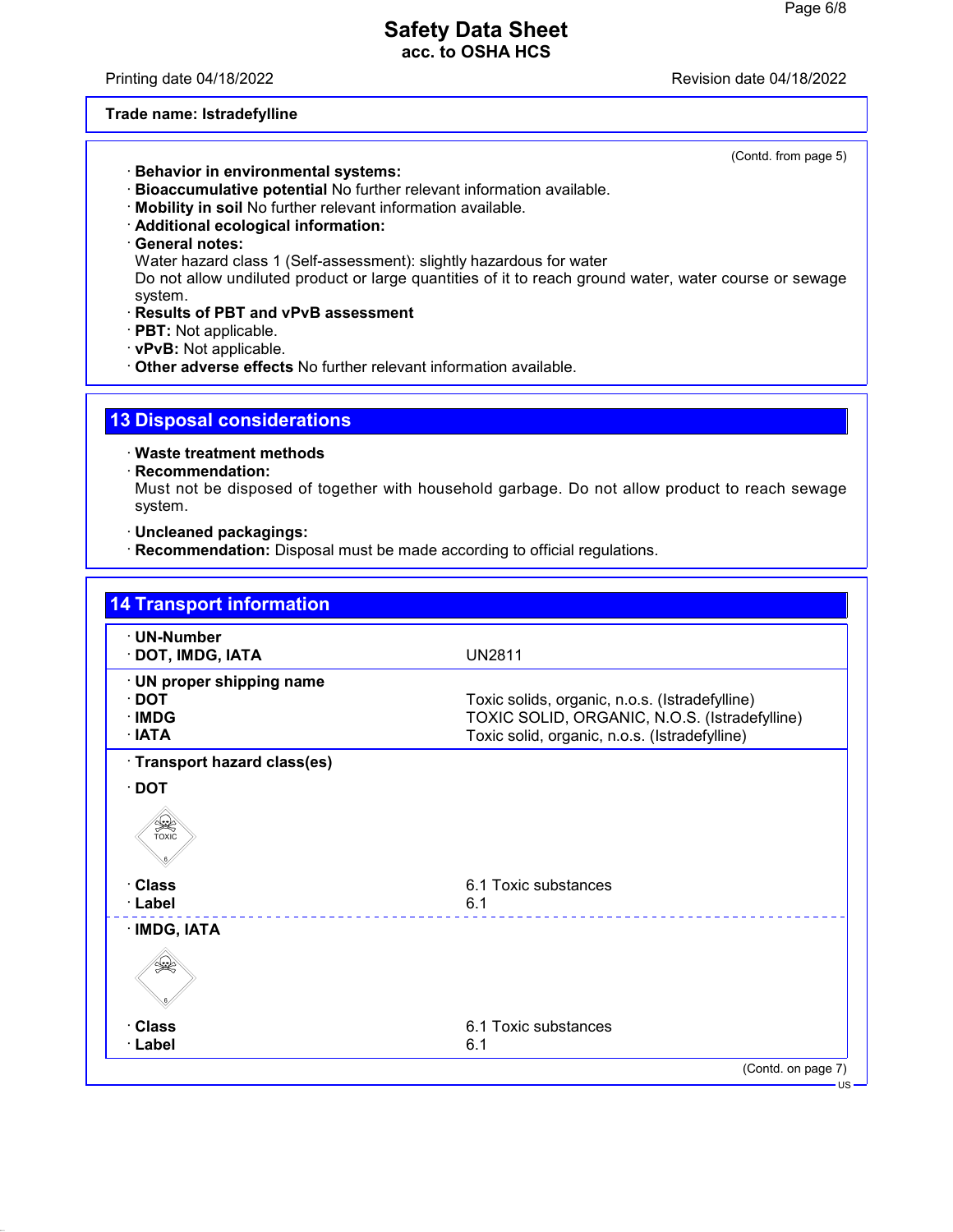Printing date 04/18/2022 Revision date 04/18/2022

**Trade name: Istradefylline**

|                                                                                                                           | (Contd. from page 6)                                                                                                                                                                                                                                                                           |
|---------------------------------------------------------------------------------------------------------------------------|------------------------------------------------------------------------------------------------------------------------------------------------------------------------------------------------------------------------------------------------------------------------------------------------|
| · Packing group<br>· DOT, IMDG, IATA                                                                                      | III                                                                                                                                                                                                                                                                                            |
| <b>Environmental hazards:</b>                                                                                             | Not applicable.                                                                                                                                                                                                                                                                                |
| · Special precautions for user<br>· Hazard identification number (Kemler code): 60<br>· EMS Number:<br>· Stowage Category | Warning: Toxic substances<br>$F-A, S-A$<br>A                                                                                                                                                                                                                                                   |
| Transport in bulk according to Annex II of<br><b>MARPOL73/78 and the IBC Code</b>                                         | Not applicable.                                                                                                                                                                                                                                                                                |
| · Transport/Additional information:                                                                                       |                                                                                                                                                                                                                                                                                                |
| $\cdot$ DOT<br><b>Quantity limitations</b>                                                                                | On passenger aircraft/rail: 100 kg<br>On cargo aircraft only: 200 kg                                                                                                                                                                                                                           |
| $\cdot$ IMDG<br>· Limited quantities (LQ)<br><b>Excepted quantities (EQ)</b>                                              | 5 kg<br>Code: E1<br>Maximum net quantity per inner packaging: 30 g<br>Maximum net quantity per outer packaging: 1000 g                                                                                                                                                                         |
| $\cdot$ IATA<br>· Remarks:                                                                                                | When sold in quantities of less than or equal to 1 mL,<br>or 1 g, with an Excepted Quantity Code of<br>E1, E2, E4, or E5, this item meets the De Minimis<br>Quantities exemption, per IATA 2.6.10.<br>Therefore packaging does not have to be labeled as<br>Dangerous Goods/Excepted Quantity. |
| · UN "Model Regulation":                                                                                                  | UN 2811 TOXIC SOLID, ORGANIC, N.O.S.<br>(ISTRADEFYLLINE), 6.1, III                                                                                                                                                                                                                             |

# **15 Regulatory information**

- · **Safety, health and environmental regulations/legislation specific for the substance or mixture** No further relevant information available.
- · **Sara**
- · **Section 355 (extremely hazardous substances):** Substance is not listed.
- · **Section 313 (Specific toxic chemical listings):** Substance is not listed.
- · **TSCA (Toxic Substances Control Act):** Substance is not listed.
- · **Hazardous Air Pollutants** Substance is not listed.
- · **Proposition 65**
- · **Chemicals known to cause cancer:** Substance is not listed.
- · **Chemicals known to cause reproductive toxicity for females:** Substance is not listed.
- · **Chemicals known to cause reproductive toxicity for males:** Substance is not listed.
- · **Chemicals known to cause developmental toxicity:** Substance is not listed.
- · **Carcinogenic categories**
- · **EPA (Environmental Protection Agency)** Substance is not listed.
- · **TLV (Threshold Limit Value)** Substance is not listed.
- · **NIOSH-Ca (National Institute for Occupational Safety and Health)** Substance is not listed.

(Contd. on page 8)  $\overline{18}$